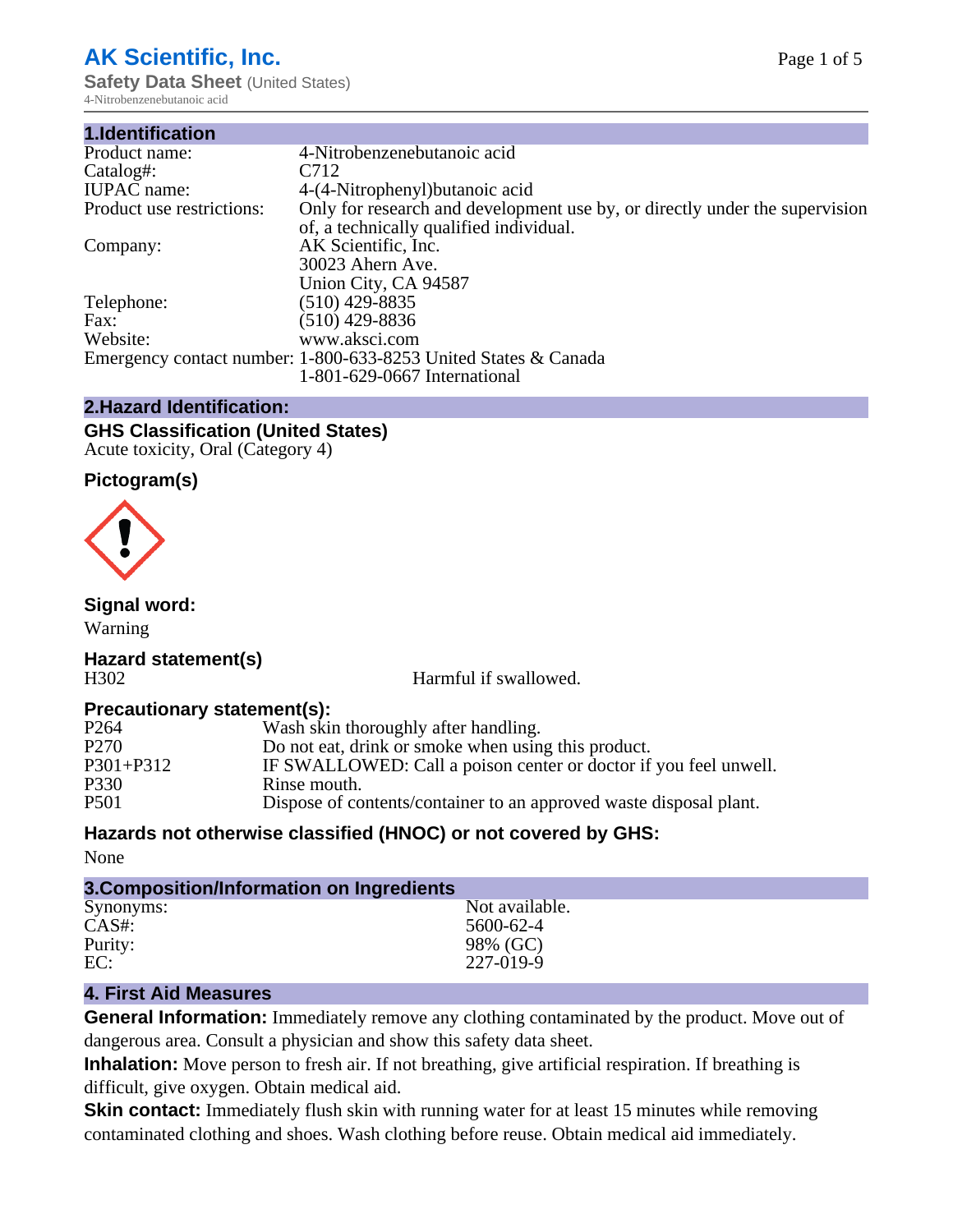**Eye contact:** Immediately flush open eyes with running water for at least 15 minutes. Obtain medical aid immediately.

**Ingestion:** Do NOT induce vomiting without medical advice. Rinse mouth with water. Never

administer anything by mouth to an unconscious person. Obtain medical aid immediately.

**Most important symptoms and effects, both acute and delayed:** No further information available. Please see sections 2 and 11.

**Indication of any immediate medical attention and special treatment needed:** No further information available.

### **5. Fire Fighting Measures**

**Suitable extinguishing media:** Use water spray, dry chemical, carbon dioxide, or chemical foam. **Specific hazards arising from the chemical:** Carbon oxides, Nitrogen oxides.

**Advice for firefighters:** As in any fire, wear a NIOSH-approved or equivalent, pressure-demand, self-contained breathing apparatus and full protective gear. During a fire, irritating and highly toxic gases may be generated by thermal decomposition or combustion.

### **6. Accidental Release Measures**

**Personal precautions, protective equipment and emergency procedures:** Wear protective equipment and keep unprotected personnel away. Ensure adequate ventilation. Remove all sources of ignition. Prevent further leak or spill if safe to do so. For personal protective equipment, please refer to section 8.

**Environmental precautions:** Do not let product enter drains, other waterways, or soil.

**Methods and materials for containment and cleaning up:** Prevent further leak or spill if safe to do so. Vacuum, sweep up, or absorb with inert material and place into a suitable disposal container. Consult local regulations for disposal. See section 13 for further disposal information.

### **7. Handling and Storage**

**Precautions for safe handling:** Avoid contact with skin, eyes, and personal clothing. Wash hands thoroughly after handling. Avoid breathing fumes. Use only with adequate ventilation. Wear suitable protective clothing, gloves, and eye/face protection. Keep away from sources of ignition. Minimize dust generation and accumulation. Keep container tightly closed. Open and handle container with care. Do not eat, drink, or smoke while handling.

**Conditions for safe storage, including any incompatibilities:** Store in a tightly-closed container when not in use. Store in a cool, dry, well-ventilated area away from incompatible substances. Keep away from sources of ignition.

## **8. Exposure Controls/Personal Protection**

### **Exposure limits:**

OSHA PEL: Not available. NIOSH REL: Not available.<br>ACGIH TLV: Not available. ACGIH TLV:

**Appropriate engineering controls:** Avoid contact with skin, eyes, and clothing. Wash hands before breaks and immediately after handling the product. Facilities storing or utilizing this material should be equipped with an eyewash fountain. Use adequate general and local exhaust ventilation to keep airborne concentrations low.

## **Personal protection**

Eyes: Based on an evaluation of the eye or face hazards present, wear chemical splash-resistant safety glasses or goggles with side protection. A face shield may be appropriate in some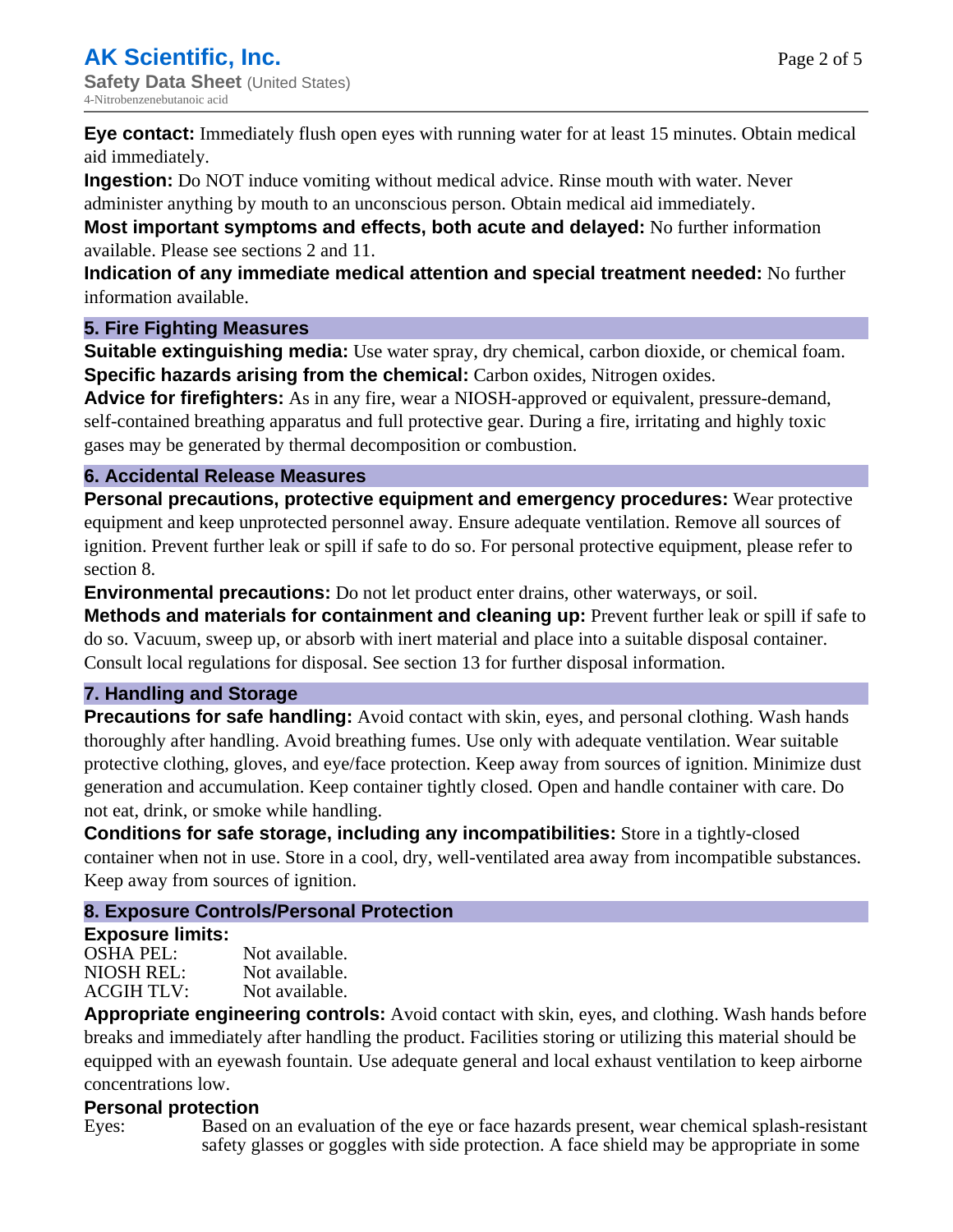|              | workplaces. Use eyewear tested and approved under appropriate government standards                     |
|--------------|--------------------------------------------------------------------------------------------------------|
|              | such as OSHA 29 CFR 1910.133 or EU EN166.                                                              |
| Hands:       | Wear gloves selected based on an evaluation of the possible hazards to hands and skin,                 |
|              | the duration of use, the physical conditions of the workplace, and the chemical resistance             |
|              | and physical properties of the glove material.                                                         |
|              | Skin and body: Protective clothing must be selected based on the hazards present in the workplace, the |
|              | physical environment, the duration of exposure, and other factors. No fabric can provide               |
|              | protection against all potential hazards; therefore it is important to select the appropriate          |
|              | protective clothing for each specific hazard. At the minimum, wear a laboratory coat and               |
|              | close-toed footwear.                                                                                   |
| Respiratory: | Respirators are not a substitute for accepted engineering control measures such as                     |
|              | enclosure or confinement of the operation, general and local ventilation, and substitution             |
|              | of less toxic materials. When respiratory personal protective equipment is appropriate                 |
|              | based on an assessment of respiratory hazards in the workplace, use a NIOSH- or                        |

CEN-certified respirator.

### **9. Physical and Chemical Properties**

Physical State: White crystalline powder<br>
Molecular Formula: C10H11NO4 Molecular Formula: Molecular Weight: 209.2 Odor: Not available.<br>
Delt: Not available.<br>
Not available. Boiling Point Range:<br>
Freezing/Melting Point:<br>
91-95°C Freezing/Melting Point: Flash Point: Not available. Evaporation Rate: Not available.<br>
Flammability(solid.gas): Please see section 2. Flammability(solid,gas):<br>
Explosive limits:<br>
Not available. Explosive limits: Vapor Pressure: Not available.<br>
Vapor Density: Not available.<br>
Not available. Vapor Density: Solubility: Not available. Relative Density:<br>
Refractive Index:<br>
Not available.<br>
Not available. Refractive Index: Volatility:<br>
Auto-ignition Temperature:<br>
Auto-ignition Temperature:<br>
Not available. Auto-ignition Temperature: Decomposition Temperature: Not available. Partition Coefficient: Not available.

# Not available.<br>Not available.

### **10. Stability and Reactivity**

Reactivity: Not available. Possibility of hazardous reactions: Not available. Conditions to avoid:<br>
Incompatible materials:<br>
Strong oxidizing Hazardous decomposition products: Carbon oxides, Nitrogen oxides.

Chemical stability: Stable under recommended temperatures and pressures. Strong oxidizing agents.

### **11. Toxicological Information**

RTECS# Not available. Acute toxicity: Not available. Routes of exposure: Inhalation,eye contact,skin contact,ingestion. Symptoms related to the physical,chemical and toxicological characteristics:

Skin contact may result in inflammation characterized by itching, scaling, reddening, blistering, pain or dryness. Eye contact may result in redness, pain or severe eye damage. Inhalation may cause irritation of the lungs and respiratory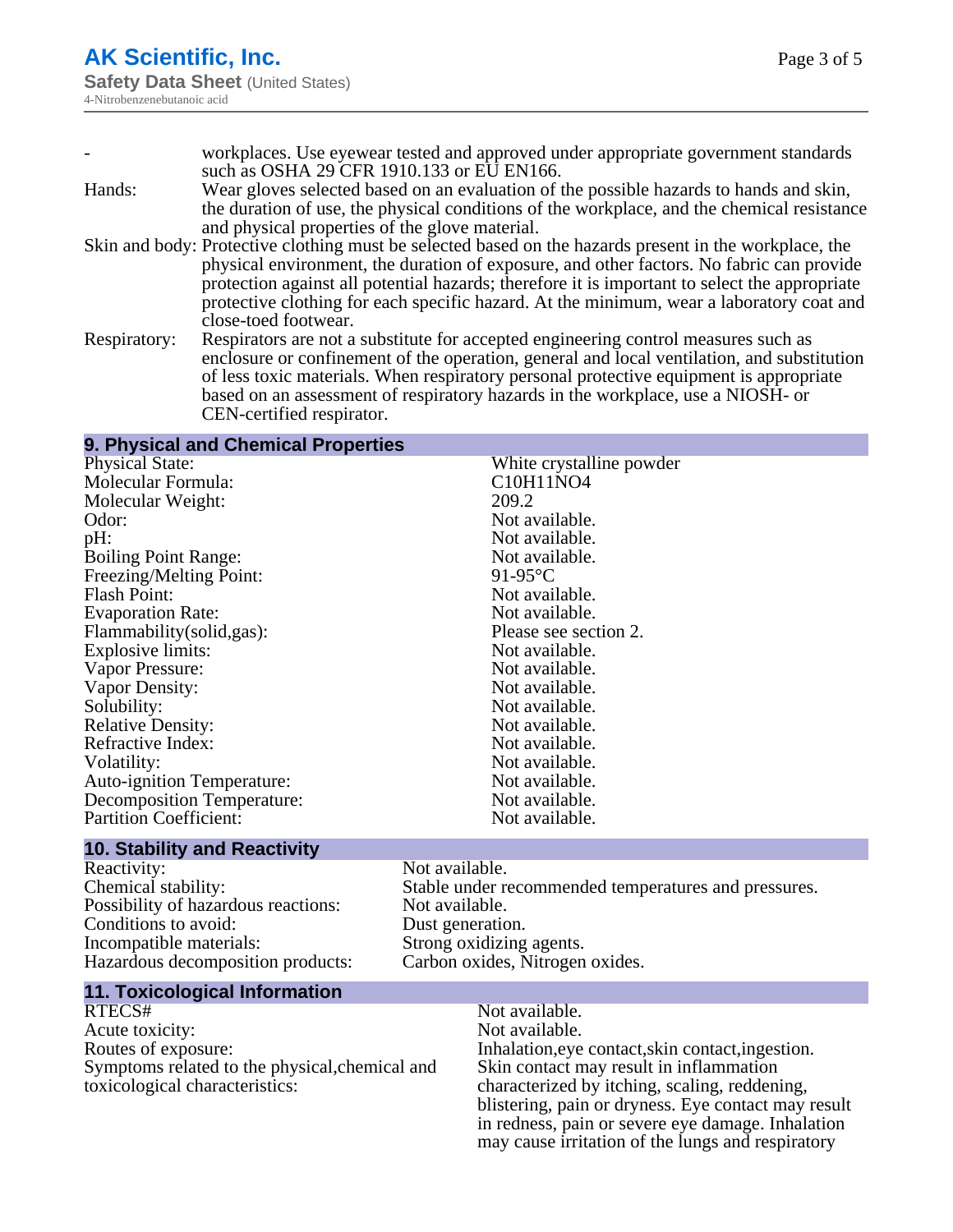system. Overexposure may result in serious illness or death.

### **Carcinogenicity**

IARC: Not classified.<br>
NOTP: Not listed. Not listed. OSHA: Not listed. Acute toxic effects: Inflammation of the eye is characterized by redness, watering, and itching. Skin inflammation is characterized by itching, scaling, reddening, or, occasionally, blistering.

### **12. Ecological Information**

| Not available. |
|----------------|
| Not available. |
| Not available. |
| Not available. |
| Not available. |
|                |

### **13. Disposal Considerations**

Disposal of waste: Chemical waste generators must determine whether a discarded chemical is classified as hazardous waste. US EPA guidelines for the classification determination are listed in 40 CFR 261.3. Additionally, waste generators must consult state and local hazardous waste regulations to ensure complete and accurate classification. Observe all federal, state and local regulations when disposing of the substance.

Disposal of packaging: Do not reuse containers. Dispose of as unused product.

| <b>14. Transportation Information</b>                                      |                         |  |
|----------------------------------------------------------------------------|-------------------------|--|
| <b>DOT (United States)</b>                                                 |                         |  |
| UN number:                                                                 | Not hazardous material. |  |
| Proper shipping name:                                                      | Not available.          |  |
| Transport hazard class:                                                    | Not available.          |  |
| Packing group:                                                             | Not available.          |  |
| <b>IATA</b>                                                                |                         |  |
| <b>UN Number:</b>                                                          | Not dangerous good.     |  |
| Proper shipping name:                                                      | Not available.          |  |
| Transport hazard class:                                                    | Not available.          |  |
| Packing group:                                                             | Not available.          |  |
| the control of the control of the control of the control of the control of |                         |  |

### **15. Regulatory Information TSCA (United States)**

This product is NOT on the EPA Toxic Substance Control Act (TSCA) inventory. The product is supplied solely for use in research and development by or under the supervision of a technically qualified individual as defined in 40 CFR § 720 et seq. The health risks have not been fully determined. Any information that is or becomes available will be supplied on the SDS.

| California Proposition 65: | Not Available |  |
|----------------------------|---------------|--|
| <b>NFPA Rating:</b>        | Health:       |  |
|                            | Flammability: |  |
|                            | Instability:  |  |
|                            |               |  |

# **16. Additional Information**

Revision Date: 02/25/2019